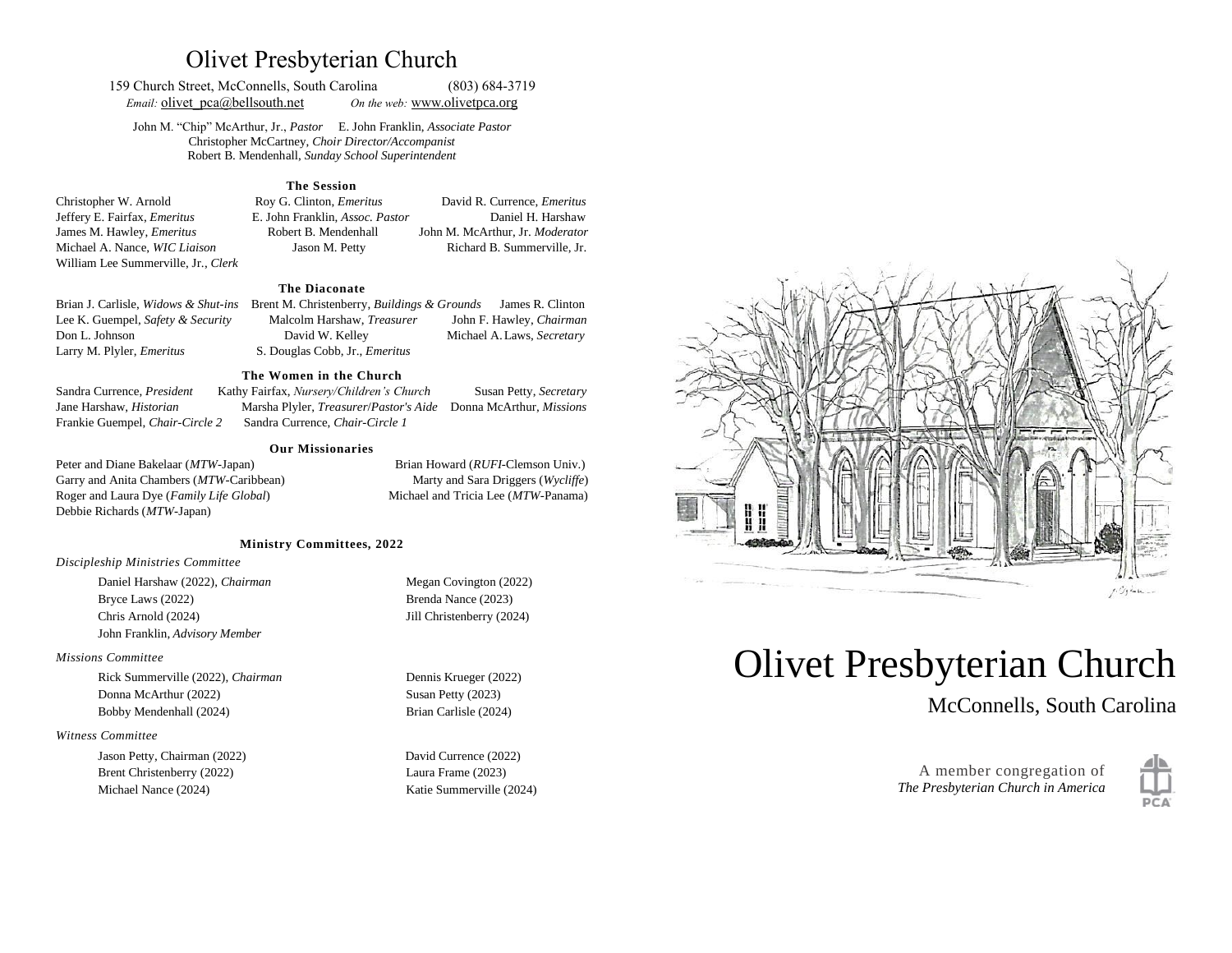# Olivet Presbyterian Church

The Lord's Day, June 19, 2022

| Prelude                                                                                                                                                                                                                                                                                                                                                                                                                                                                                                                                              | Preparation for Worship |                                                                                                             |
|------------------------------------------------------------------------------------------------------------------------------------------------------------------------------------------------------------------------------------------------------------------------------------------------------------------------------------------------------------------------------------------------------------------------------------------------------------------------------------------------------------------------------------------------------|-------------------------|-------------------------------------------------------------------------------------------------------------|
| Welcome and Announcements                                                                                                                                                                                                                                                                                                                                                                                                                                                                                                                            | Pastor John Franklin    |                                                                                                             |
| *Call to Worship                                                                                                                                                                                                                                                                                                                                                                                                                                                                                                                                     |                         | C                                                                                                           |
| The LORD is gracious and merciful,<br>slow to anger and abounding in steadfast love.<br>The LORD is good to all,<br>and his mercy is over all that he has made.<br>All your works shall give thanks to you, O LORD,<br>and all your saints shall bless you!<br>They shall speak of the glory of your kingdom<br>and tell of your power,<br>to make known to the children of man your mighty deeds,<br>and the glorious splendor of your kingdom.<br>Your kingdom is an everlasting kingdom,<br>and your dominion endures throughout all generations. |                         | t<br>Pastoral Prayer<br>His Tithes & O<br>*Doxology<br>*Prayer of Tha<br>*Hymn 598<br>Children's Mes<br>(Ch |
| The LORD is faithful in all his words                                                                                                                                                                                                                                                                                                                                                                                                                                                                                                                |                         | Scripture Read                                                                                              |
| and kind in all his works.                                                                                                                                                                                                                                                                                                                                                                                                                                                                                                                           |                         | Sermon                                                                                                      |
| *Invocation and the Lord's Prayer                                                                                                                                                                                                                                                                                                                                                                                                                                                                                                                    | (Psalm 145:8-13, ESV)   | *Hymn 565                                                                                                   |
| *Hymn 2<br>O Worship the King                                                                                                                                                                                                                                                                                                                                                                                                                                                                                                                        | Congregation            | *Benediction                                                                                                |
| Scripture Meditation                                                                                                                                                                                                                                                                                                                                                                                                                                                                                                                                 | Pastor Chip McArthur    | *Offering of Pr                                                                                             |
| I appeal to you therefore, brothers, by the mercies of God,<br>to present your bodies as a living sacrifice, holy and<br>acceptable to God, which is your spiritual worship. Do not<br>be conformed to this world, but be transformed by the<br>renewal of your mind, that by testing you may discern what<br>is the will of God, what is good and acceptable and perfect.<br>(Romans 12:1-2, ESV)                                                                                                                                                   |                         | Ñ<br>*Postlude                                                                                              |
| Corporate Confession of Sin                                                                                                                                                                                                                                                                                                                                                                                                                                                                                                                          | <b>Unison Reading</b>   | Today at Oliv                                                                                               |
| Almighty and most merciful Father; we have erred and<br>strayed from thy ways like lost sheep. We have followed<br>too much the devices and desires of our own hearts. We<br>have offended against your holy laws. We have left                                                                                                                                                                                                                                                                                                                      |                         | 8:45 am<br>$9:00$ am<br>10:00 am<br>$\sqrt{D}1$                                                             |

**undone those things which we ought to have done; and** 

|                            | we have done those things which we ought not to have<br>done; and there is no health in us.<br>O Lord, have mercy upon us, miserable offenders.<br>Spare those, O God, who confess their faults. Restore<br>those who are penitent according to your promises<br>declared unto mankind in Christ Jesus our Lord. And<br>grant, O most merciful Father, for his sake, that we<br>may hereafter live a godly, righteous, and sober life, to<br>the glory of thy holy Name. Amen. |                                     |
|----------------------------|--------------------------------------------------------------------------------------------------------------------------------------------------------------------------------------------------------------------------------------------------------------------------------------------------------------------------------------------------------------------------------------------------------------------------------------------------------------------------------|-------------------------------------|
| Pastoral Prayer            |                                                                                                                                                                                                                                                                                                                                                                                                                                                                                |                                     |
| His Tithes & Our Offerings |                                                                                                                                                                                                                                                                                                                                                                                                                                                                                |                                     |
| *Doxology                  |                                                                                                                                                                                                                                                                                                                                                                                                                                                                                |                                     |
| *Prayer of Thanksgiving    |                                                                                                                                                                                                                                                                                                                                                                                                                                                                                |                                     |
| *Hymn 598                  | Guide Me, O Thou Great Jehovah                                                                                                                                                                                                                                                                                                                                                                                                                                                 | Congregation                        |
| Children's Message         | (Children aged 3 to 5 years dismissed to Children's Church Program)                                                                                                                                                                                                                                                                                                                                                                                                            | Pastor Franklin                     |
| <b>Scripture Reading</b>   |                                                                                                                                                                                                                                                                                                                                                                                                                                                                                | John 6:35-51                        |
| Sermon                     | "The Bread of Life"-Part 2                                                                                                                                                                                                                                                                                                                                                                                                                                                     | Pastor McArthur                     |
| *Hymn 565                  | All for Jesus!                                                                                                                                                                                                                                                                                                                                                                                                                                                                 | Congregation                        |
| *Benediction               |                                                                                                                                                                                                                                                                                                                                                                                                                                                                                |                                     |
| *Offering of Praise 735    | The Gloria Patri                                                                                                                                                                                                                                                                                                                                                                                                                                                               | Congregation                        |
|                            | Glory be to the Father, and to the Son and to the Holy<br>Ghost; as it was in the beginning, is now and ever shall be,<br>world without end. Amen, amen.                                                                                                                                                                                                                                                                                                                       |                                     |
| *Postlude                  |                                                                                                                                                                                                                                                                                                                                                                                                                                                                                | *Those that are able, please stand. |
|                            | Today at Olivet – Happy Father's Day                                                                                                                                                                                                                                                                                                                                                                                                                                           |                                     |

| $8:45$ am         | Early Prayer (in Pastor Chip's study). Join us! |
|-------------------|-------------------------------------------------|
| $9:00 \text{ am}$ | Sunday School                                   |
| $10:00$ am        | Morning Worship Service                         |

(Please notice: *No* Children's Groups and Adult Bible Study this evening.)